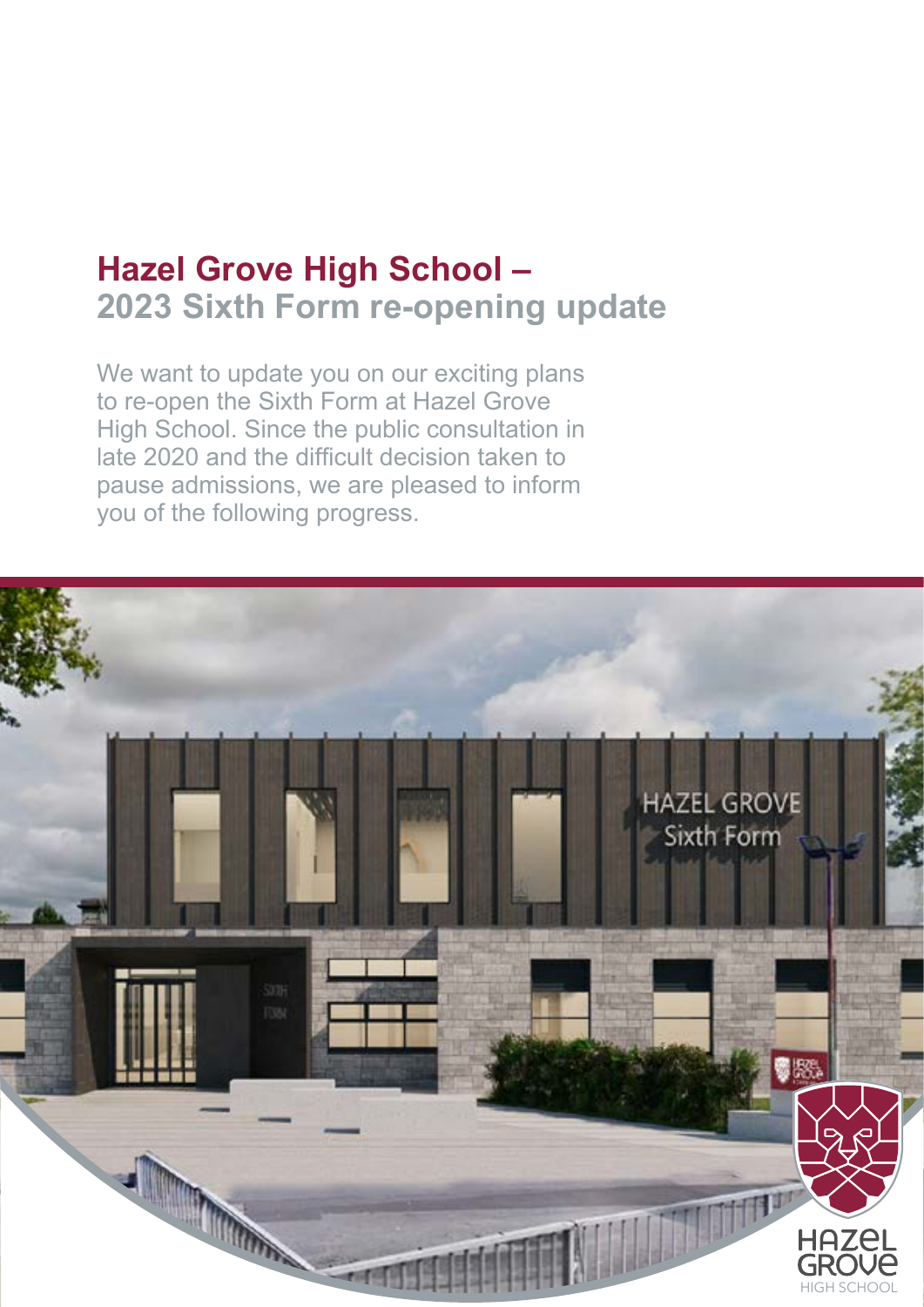• The school was inspected by Ofsted in January 2022 and we were delighted that the Sixth Form provision was deemed to be **Outstanding**.

> Students in the Sixth Form are supported extremely well to reach demanding goals. They have exemplary attitudes to their education and wider development. Students in the sixth form access an aspirational and carefully designed programme of study that meets their specific needs. Teachers are highly skilled in supporting students to quickly acquire complex knowledge. Consequently, students gain a deep and secure understanding of the subjects that they are studying.They are exceptionally well prepared for their next steps in education, employment or training.**'' Support**

> > **– Ofsted report 2022**

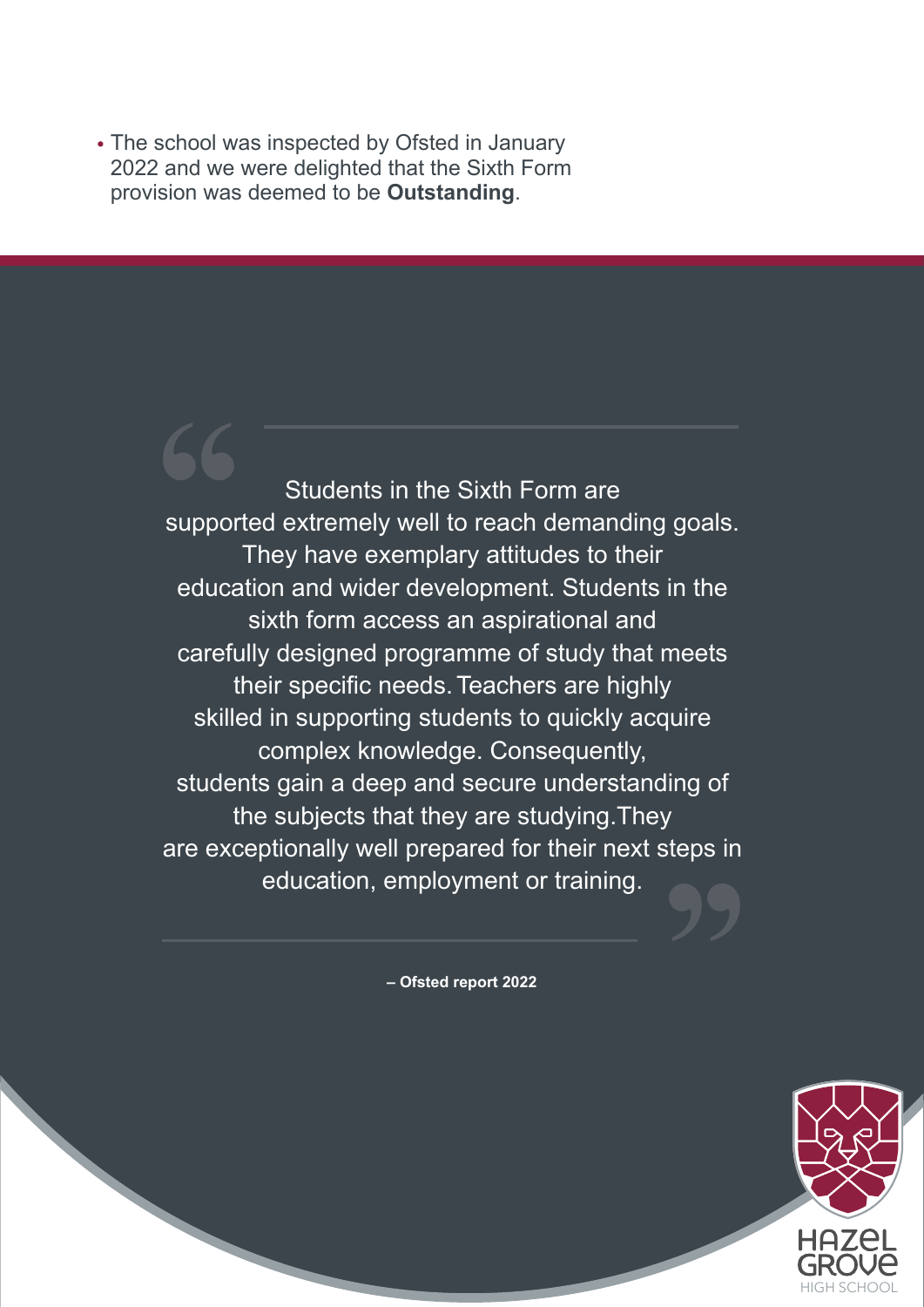**•** Funding has been approved by the Laurus Trust's Board of Trustees for a £3m refurbishment and renovation of the current Sixth Form building.



![](_page_2_Picture_2.jpeg)

**Meeting / studies area**

![](_page_2_Picture_4.jpeg)

**Giant steps**

![](_page_2_Picture_6.jpeg)

HIGH SCHOOL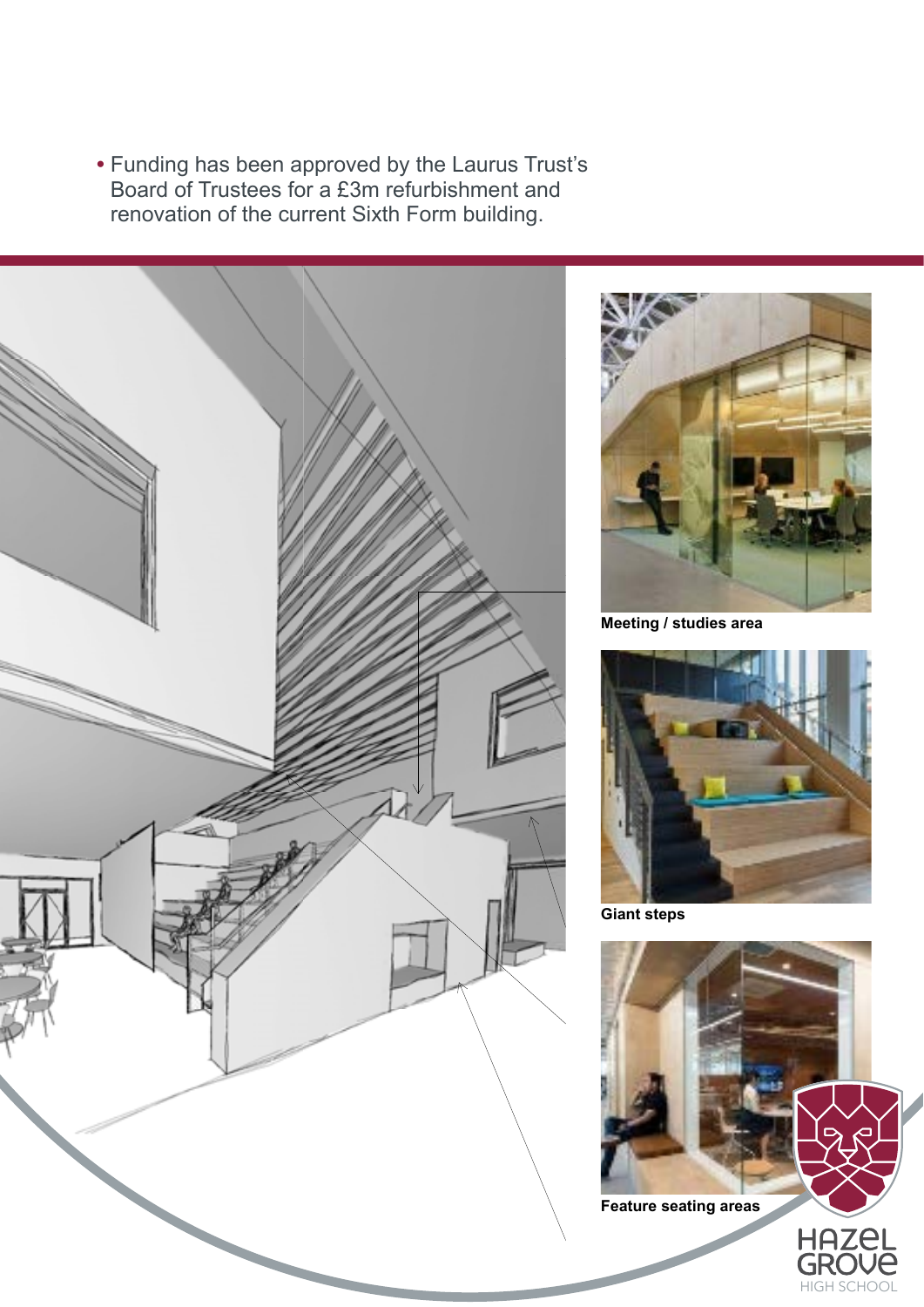- Planning permission has been granted by Stockport MBC.
- A contractor has been chosen to undertake the refurbishment following a tender process. Set up of the construction area around the building will start in the half term holiday. The project will last for 56 weeks and the building will be ready in summer 2023. We envisage our year 11 students receiving their GCSE results and registering for their Sixth Form place in the new building!
- Our Sixth Form admissions policy for September 2023 was approved by the Board of Trustees following a public consultation in late 2021. This can be found [here](https://www.hazelgrovehigh.co.uk/sixth-form/sixth-form-admissions/).
- We have listened to the 2020 consultation responses and refreshed the Sixth Form identity, vision and subject offer. More on this can be found on the next page.
- All year 10 students have attended the Life after Laurus convention where they had an opportunity to explore the pathway to higher and further education. Students have discovered more about different universities from guest speakers and workshops as well as trips to Manchester, Lancaster and Sheffield Universities. A level taster sessions have taken place with subject specialists and Sixth Form assemblies and student focus groups have allowed students to find out more about our new Sixth Form.

![](_page_3_Picture_5.jpeg)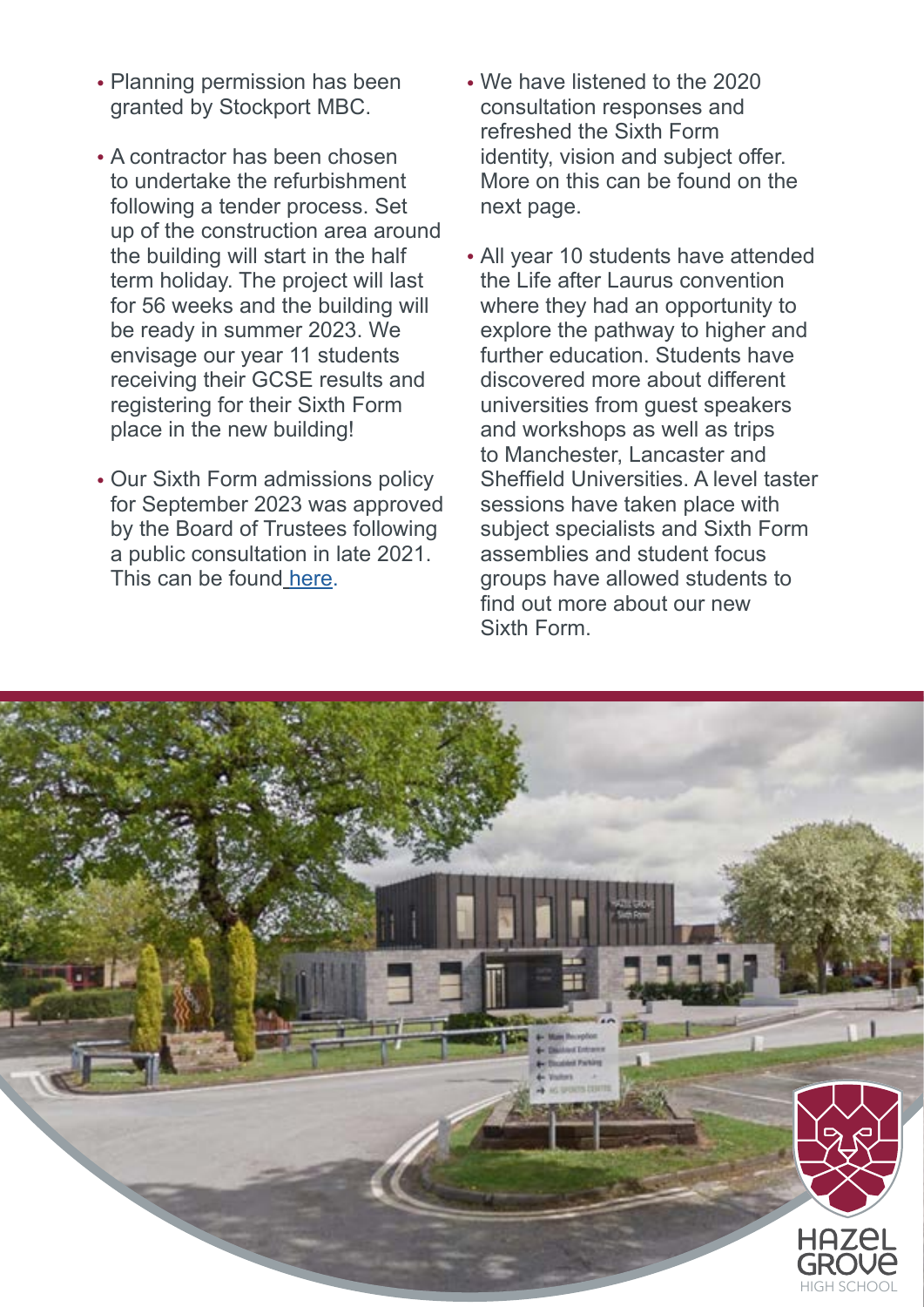**Our vision is for every student, regardless of background or circumstance, to achieve the A level grades which will open the door to the future of their choice, including access to the most competitive and prestigious universities and professions.**

**Academic Aspiration** underpins everything we will offer in the Sixth Form. It is a cornerstone for success. A student's path towards realising their aspirations will start with their subject choices.

We have thought a lot about what subjects to offer, and in putting our curriculum offer together two things have been uppermost in our thoughts: Firstly, we will offer the subjects that the leading universities see as being very important. We call these 'facilitating' subjects. Put another way, they are the most traditionally accepted 'academic' subjects that universities value highly.

**Mathematics, Further Mathematics, English Literature, Geography, History, Biology,** 

**Chemistry, Physics, French, German and Spanish.**

Leading universities tell us that these subjects give students the widest range of options for progression to degree courses. However, it doesn't mean they have to study all facilitating subjects, nor does it mean that the other subjects are not valued by universities.

Secondly, we will offer a range of other subjects that we know are popular and students are interested in pursuing:

**Art, Drama & Theatre, English Language, Physical Education, Media, Art Textiles, Business Studies, 3D Design, Psychology, Core Mathematics (level 3) and EPQ (AS level).**

Subject choice during the Sixth Form years is one of the key decisions teenagers make in their lives – determining their future university and life prospects**'' ''**

![](_page_4_Picture_9.jpeg)

**– Sir Peter Lampl, Chairman of the Sutton Trust**